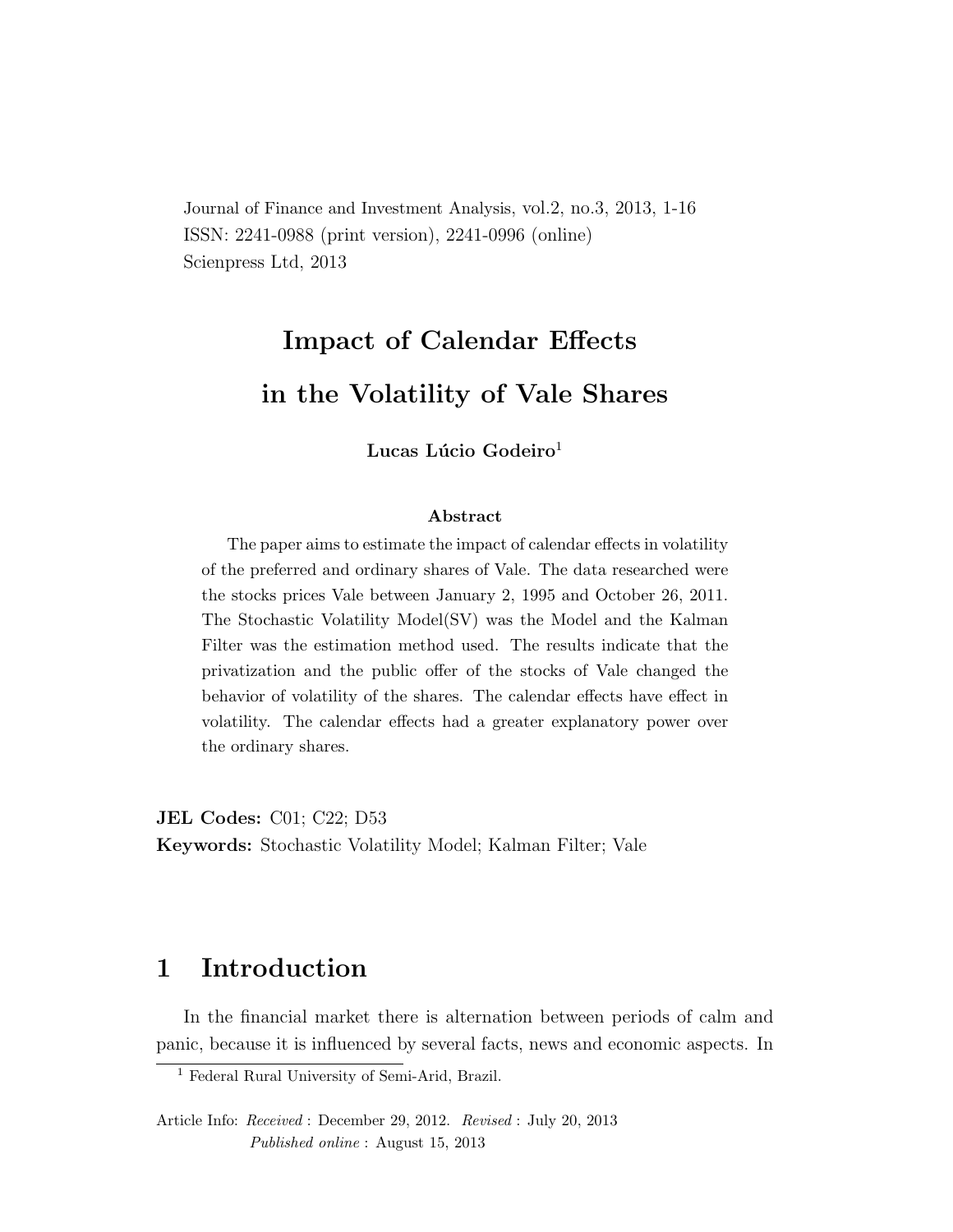periods of panic it is assumed that there is an increase in volatility. Morais and Portugal (1999, p.304) "state that the correct prediction of volatility is important not only in outline strategies optimal hedge with derivatives as also captures moments of uncertainty in the market."

The authors estimate the deterministics volatilities from IBOVESPA with GARCH and stochastic volatility models with the Kalman Filter. The same include calendar effects and think only tuesday significant in explaining volatility.

Sobrinho (2001) estimate GARCH Model and Stochastic Volatility Model for Ibovespa in the series between 1994 and 2000. The author emphasizes that "both approaches have fulfilled its purpose well, and GARCH models have slight superiority." The author comes to the conclusion "that the models are complementary, not rivals and that both should be used by risk professionals in the market."

Ziegelmann and Valls Pereira (1997) estimate the stochastic volatility model with temporal deformation. According to the authors "the temporal deformation model is justified by the arrival of new information to the financial market." They compare the model results to discrete time and continuous time and concluded that "the models in discrete time with temporal deformation was more erratic, which did not happen in continuous time models."

After reviewing the literature, it is clear that most research uses a series of Ibovespa. Thus, this research aims to analyze the volatility of Vale shares. The analysis of individual assets and not the index has its importance because the asset can be influenced by volatility in their side of unsystematic risk. The international price of iron ore and one of the factors that may affect the volatility of the shares of Vale. Thus, the aim of the research is to estimate the volatility of ordinary and preferred shares of Vale taking into account the influence of calendar effects.

Besides this introduction and closing remarks, the research will have three more sections. The second will discuss the Stochastic Volatility model. The third will approach about the Kalman filter, the Local Level model and data used. The fourth show the search results.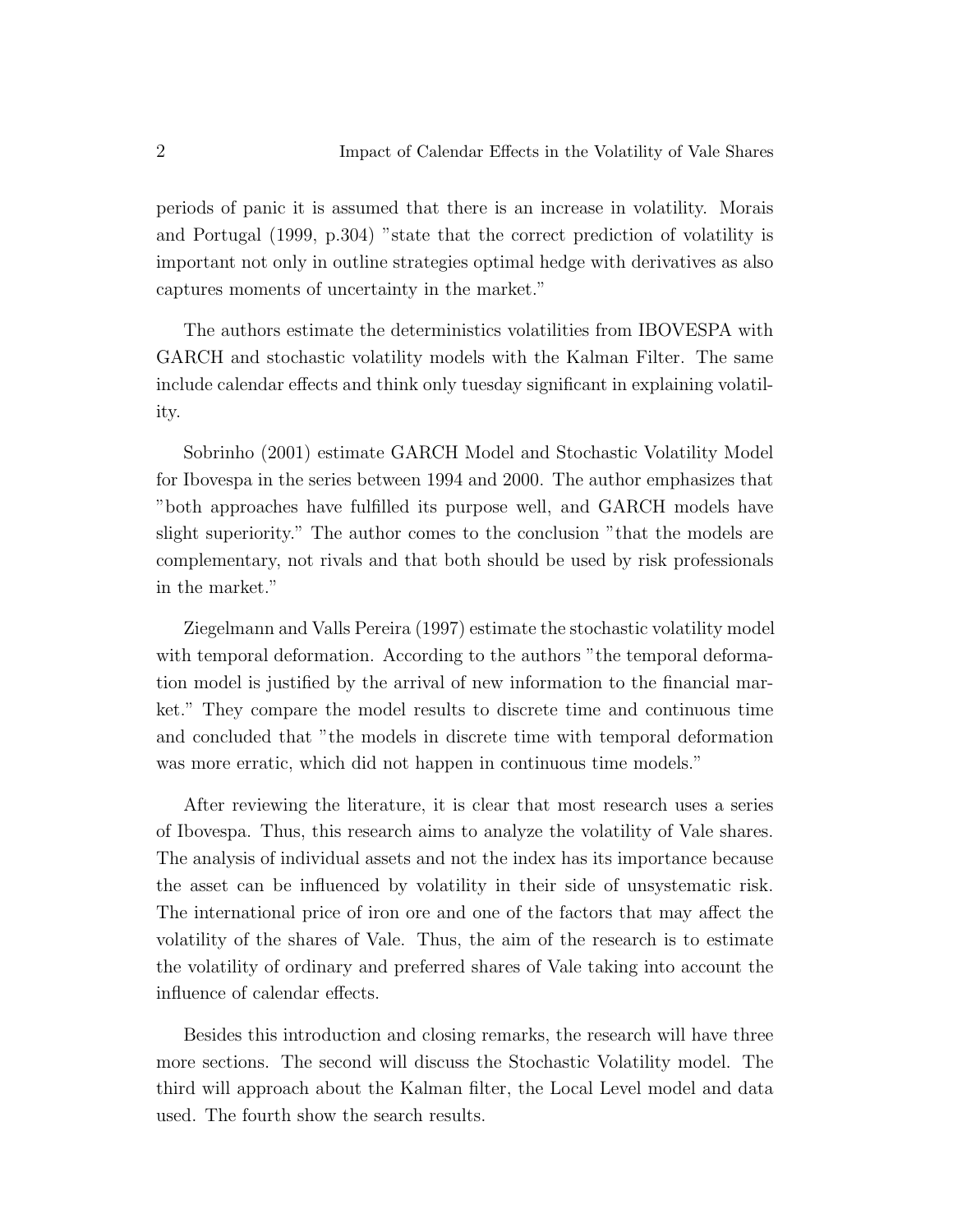Lucas Lúcio Godeiro  $3$ 

## 2 Model

The volatility in the market is used to measure the level of risk present in an asset. The stochastic volatility model is used to extract the conditional variance in a series. First we will set the model without the influence of the weekdays to then be introduced the model calendar effects.

#### 2.1 Stochastic Volatility Model

The definition of the compound return of an active according as Valls Pereira (2011) is given by the following equation:

$$
r_t = \Delta ln (p_t) \tag{1}
$$

According to the same author the distribution of returns, conditional on past information, is normal with mean zero and conditional variance given by  $\sigma_t^2$ . The logarithm of this variance is characterized by  $\delta$  an AR (1) with non-zero average. Thus the model which describes the returns is:

$$
r_t = \varepsilon_t \sigma_t \quad \varepsilon_t \sim NI(0, 1) \tag{2}
$$

$$
ln \sigma_t^2 = \delta + \phi ln \sigma_{t-1}^2 + \sigma_n \eta_t \quad \eta_t \sim NI(0, 1)
$$
 (3)

Making the transformation  $ln(.)$  in (2) we obtain the following equations:

$$
lnr_t^2 = ln\sigma_t^2 + ln\varepsilon_t^2 \tag{4}
$$

$$
ln \sigma_t^2 = \delta + \phi ln_{t-1}^2 + ln \sigma_n \eta_t \tag{5}
$$

According as Valls Pereira (2011) the equation (4) connects the observations, that is logarithm of the squared return to a not observed, the logarithm of the conditional variance. Equation (5) shows with the variance evolves in time.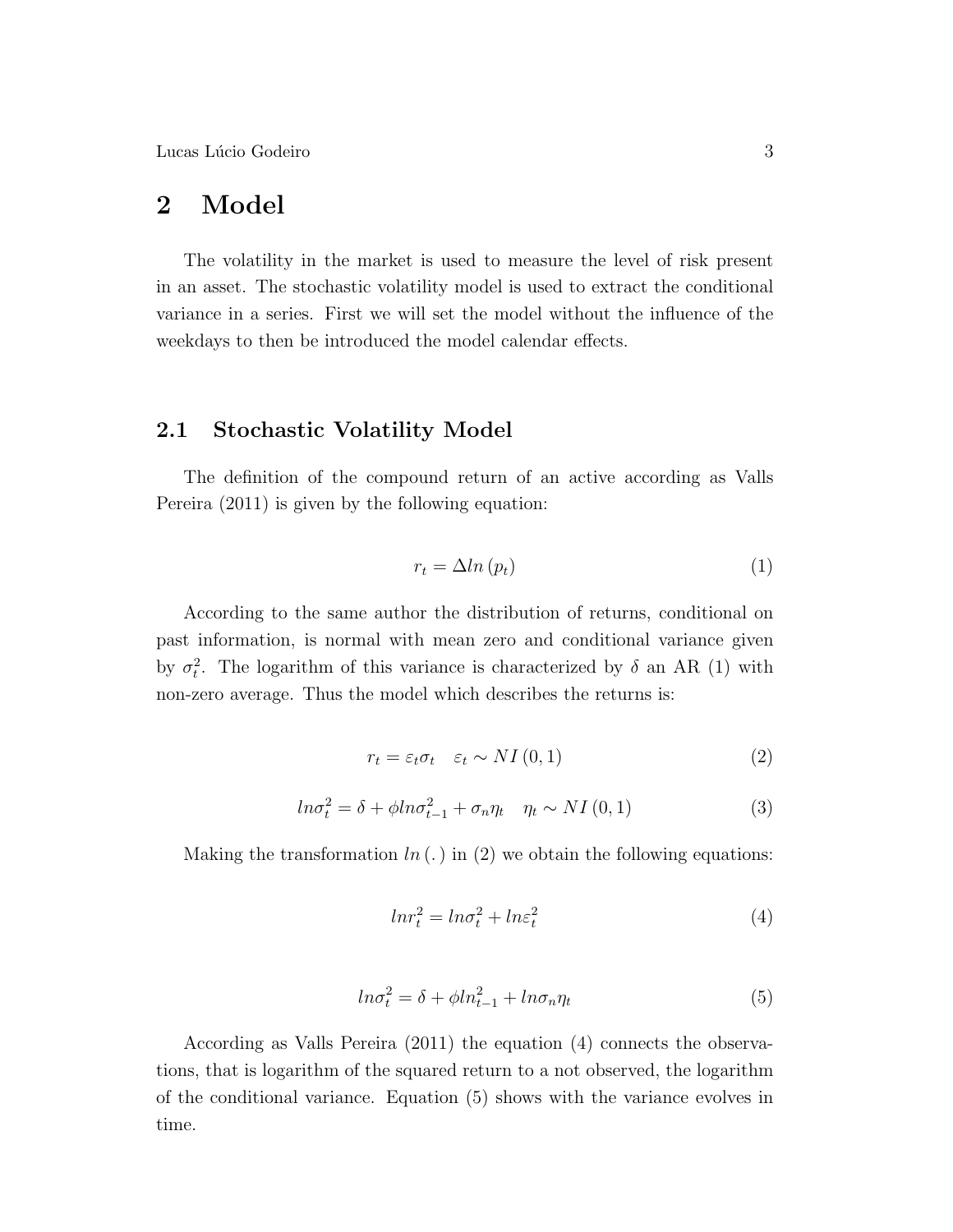#### 2.2 Stochastic Volatility Model with Calendar Effects

According Valls Pereira (2011) the stochastic volatility model with calendar effects incorporates increased in volatility of given day of the week. The goal is to check if any specific day the volatility is higher than the others. Further according to the author above this effects are incorporated if to model the volatility by the equation below:

$$
h_t^* = h_t + \beta' x_t \tag{6}
$$

Where  $x_t$  is weekly dummies. We will incorporate into the model five dummies, one for each day of the week. The dummy  $x_{1t}$  will be 1 in the monday and 0 otherwise. Assuming that  $y_t = ln r_t^2$ ,  $\xi_t^2 = ln \varepsilon_t^2$  and  $\sigma_{\xi} = 1$  we have:  $\mathbf{r}$ 

$$
y_t = \xi_t exp\left(\frac{h_t^*}{2}\right) \tag{7}
$$

$$
h_t = \phi h_{t-1} + \sigma_\eta \eta_t \tag{8}
$$

Making the transformation  $log (.)^2$  in (7) we have:

$$
log (y_t^2) = h_t + \beta' x_t + ln (\xi_t^2)
$$
\n(9)

$$
h_t = \phi h_{t-1} + \sigma_\eta \eta_t \tag{10}
$$

According to Valls Pereira (2011) this is the linear state space representation for stochastic volatility model with calendar effects. $\beta' x_t$  are observed deterministic variables that can affect the observations. The function of it is to capture the effects calendar.

## 3 Methods

This section will present the Kalman filter, the Local Level Model and the variables used in the research. The Kalman filter is a method of estimating the coefficients of the model. The model is used to decompose the series in: level (with fixed variance), cycle and irregular. The cycle will follow an autoregressive model of order 1.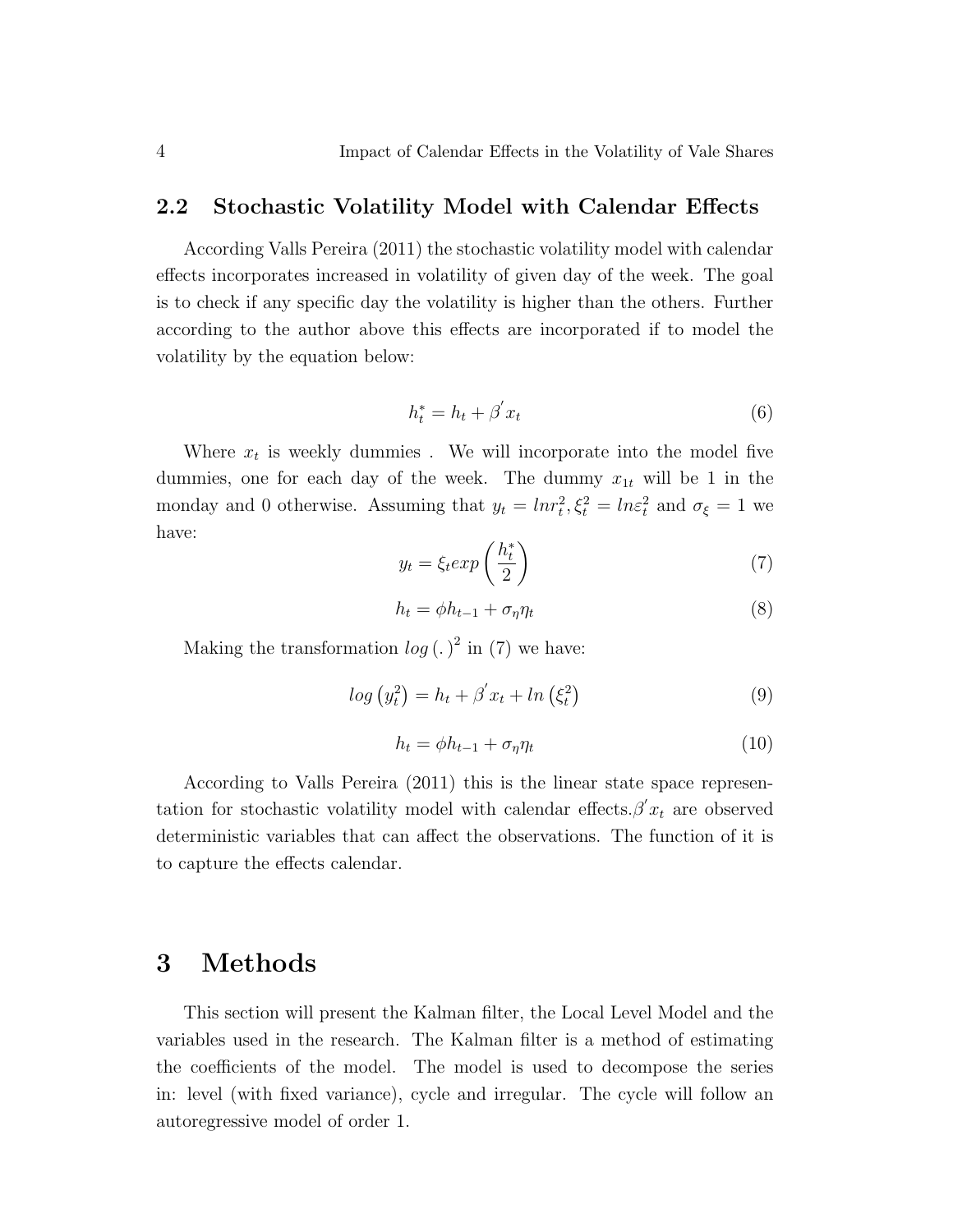Lucas Lúcio Godeiro  $5$ 

#### 3.1 Kalman Filter

The purpose of this part is to briefly present the Kalman Filter. Hamilton (1994) defines the Kalman Filter as algorithm that updates sequentially the linear projection for a system. Some advantages of the method above are cited by author: the generating autocovariances array for spectral analysis and the estimation of vector coefficients that vary over time.

The filter requires the state-space representation of  $y_t$ . Define  $y_t$  as vector  $(n x 1)$ , which can be described in terms of a vector not observed  $(r x 1)$ . The state-space representation is given by:

$$
\xi_t = F\xi + \upsilon_{t+1} \tag{11}
$$

$$
y_t = A'x_t + H\xi_t + w_t \tag{12}
$$

 $F, A'$  and H are parameter array of dimension  $(r x r)$ ,  $(n x k)$  and  $(n x r)$ , respectively.  $x_t$  is a vector of exogenous variables or predetermined. The equation (11) is known as the state equation and (12) is the equation of the observations.  $v_t$  and  $w_t$  are vectors of white noises not correlated.

The representation of a univariate process ARMA (p, q) is given by Hamilton (1994). The representation of the state equation is  $r \equiv max[p, q + 1]$ :

$$
y_t - \mu = \phi_1 (y_{t-1} + \mu) + \phi_2 (y_{t-2} + \mu) + \dots + \phi_r (y_{t-r} + \mu) + \varepsilon_t + \theta_1 \varepsilon_{t-1} + \theta_2 \varepsilon_{t-2} + \theta_{r-1} \varepsilon_{t-r+1}
$$
(13)

Assume  $\theta_j = 0 \ \forall \ j > p$  and  $\phi_j = 0 \ \forall \ j > p$ . The general representation for the equation of state is:

$$
\xi_{t+1} = \begin{bmatrix} \phi_1 & \phi_2 & \dots & \phi_{r-1} & \phi_r \\ 1 & 0 & \dots & 0 & 0 \\ 0 & 1 & \dots & 0 & 0 \\ \vdots & \vdots & \dots & \vdots & \vdots \\ 0 & 0 & \dots & 1 & 0 \end{bmatrix} \xi_t + \begin{bmatrix} \varepsilon_{t+1} \\ 0 \\ \vdots \\ 0 \end{bmatrix}
$$

The observation equation is given by:

$$
y_t = \mu + \left[1 \quad \theta_1 \quad \theta_2 \quad \dots \quad \theta_{r-1}\right] \xi_t \tag{14}
$$

To continue the process, it is necessary to define the matrices Q, dimension  $(R \times R)$  and R of dimension  $(n \times n)$ . E  $\frac{1}{2}$  $v_t v_t^{'}$ t ∠ı<br>∖  $\mathcal{L} \times \mathbb{R}$  and R of dimension (n x n).  $E(v_t v_t') = Q$  if  $t = \tau$  and 0 otherwise.  $E(w_t w_t^{'}$  $t<sub>t</sub>$ ) = R if  $t = \tau$  and 0 otherwise.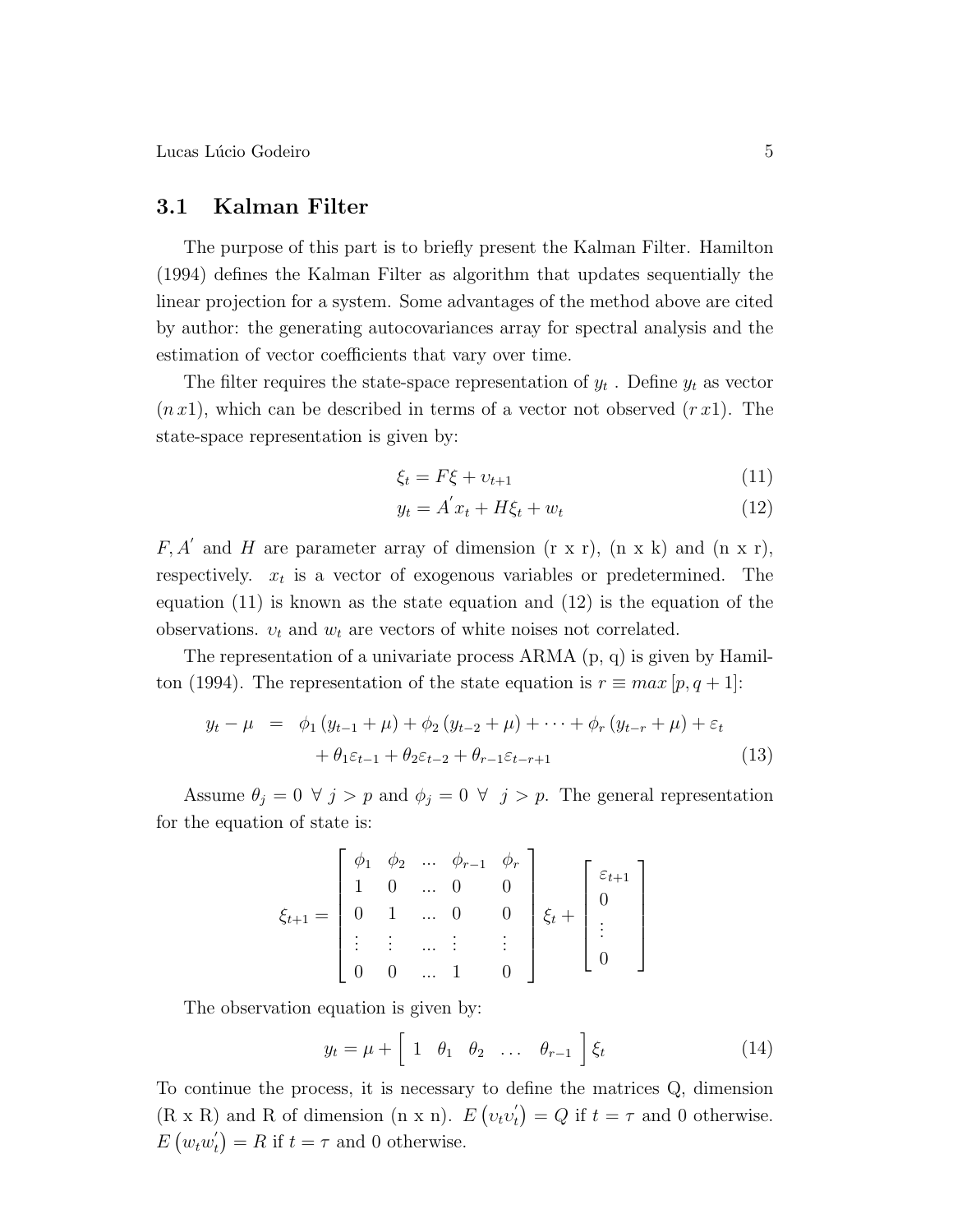The objective of the algorithm is to calculate the forecast for the state vector in  $t +1$  given information up to  $t$  (Hamilton, 1994, p.377).

$$
\hat{\xi}_{t+1|t} \equiv \hat{E}\left(\xi_{t+1}|\vartheta_t\right) \tag{15}
$$

$$
\vartheta_t \equiv \left( y_t^{'}, y_{t-1}^{'}, \dots, y_1^{'}, x_t^{'}, x_{t-1}^{'}, \dots, x_1^{'} \right)^{'} \tag{16}
$$

The variance-covariance matrix (RxR) of the process is represented by:

$$
P_{t+1|t} \equiv E\left[ (\xi_{t+1} - \hat{\xi}_{t+1|t}) (\xi_{t+1} - \hat{\xi}_{t+1|t})' \right]
$$
(17)

The forecast equation for  $\hat{\xi}_{t+1|t}$  is:

$$
\hat{\xi}_{t+1|t} = F.\hat{E}\left(\xi_t|\vartheta_t\right) + \hat{E}\left(v_{t+1}|\vartheta_t\right) \tag{18}
$$

$$
\hat{\xi}_{t+1|t} = F.\xi_{t|t} + 0\tag{19}
$$

The forecast equation for covariance-variance matrix is:

$$
P_{t+1|t} \equiv E\left[ (\xi_{t+1} - \hat{\xi}_{t+1|t}) (\xi_{t+1} - \hat{\xi}_{t+1|t})' \right]
$$
\n(20)

$$
P_{t+1|t} = E\left[ (F\xi_t + \nu_{t+1} - F\hat{\xi}_{t|t}) (F\xi_t + \nu_{t+1} - F\hat{\xi}_{t|t})' \right]
$$
(21)

$$
P_{t+1|t} = F.E\left[ (\xi_t - \hat{\xi}_{t|t}) (\xi_t - \hat{\xi}_{t|t})' \right].F' + E\left[ \upsilon_{t+1} \upsilon'_{t+1} \right] \tag{22}
$$

$$
P_{t+1|t} = FP_{t|t}F' + Q \tag{23}
$$

The forecast error is defined by:

$$
y_{t+1} - \hat{y}_{t+1|t} = A'x_{t+1} + H'\xi_{t+1} + w_{t+1} - A'x_{t+1} - H'\hat{\xi}_{t+1|t} \tag{24}
$$

$$
y_{t+1} - \hat{y}_{t+1|t} = H' \left( \xi_{t+1} - \hat{\xi}_{t+1|t} \right) + w_{t+1} \tag{25}
$$

The variance of forecast error is:

$$
E\left[ (y_{t+1} - \hat{y}_{t+1|t})(y_{t+1} - \hat{y}_{t+1|t})' \right]
$$
  
= 
$$
E\left[ H'(\xi_{t+1} - \hat{\xi}_{t+1|t})(\xi_{t+1} - \hat{\xi}_{t+1|t})'H \right] + E\left[ w_{t+1}w'_{t+1} \right]
$$
(26)

$$
E\left[ (y_{t+1} - \hat{y}_{t+1|t}) (y_{t+1} - \hat{y}_{t+1|t})' \right] = H' P_{t+1} H + R \tag{27}
$$

The gain matrix K of Filter is defined by:

$$
K_t \equiv FP_{t|t-1}H\left(H'P_{t|t-1}H + R\right)^{-1}
$$
\n(28)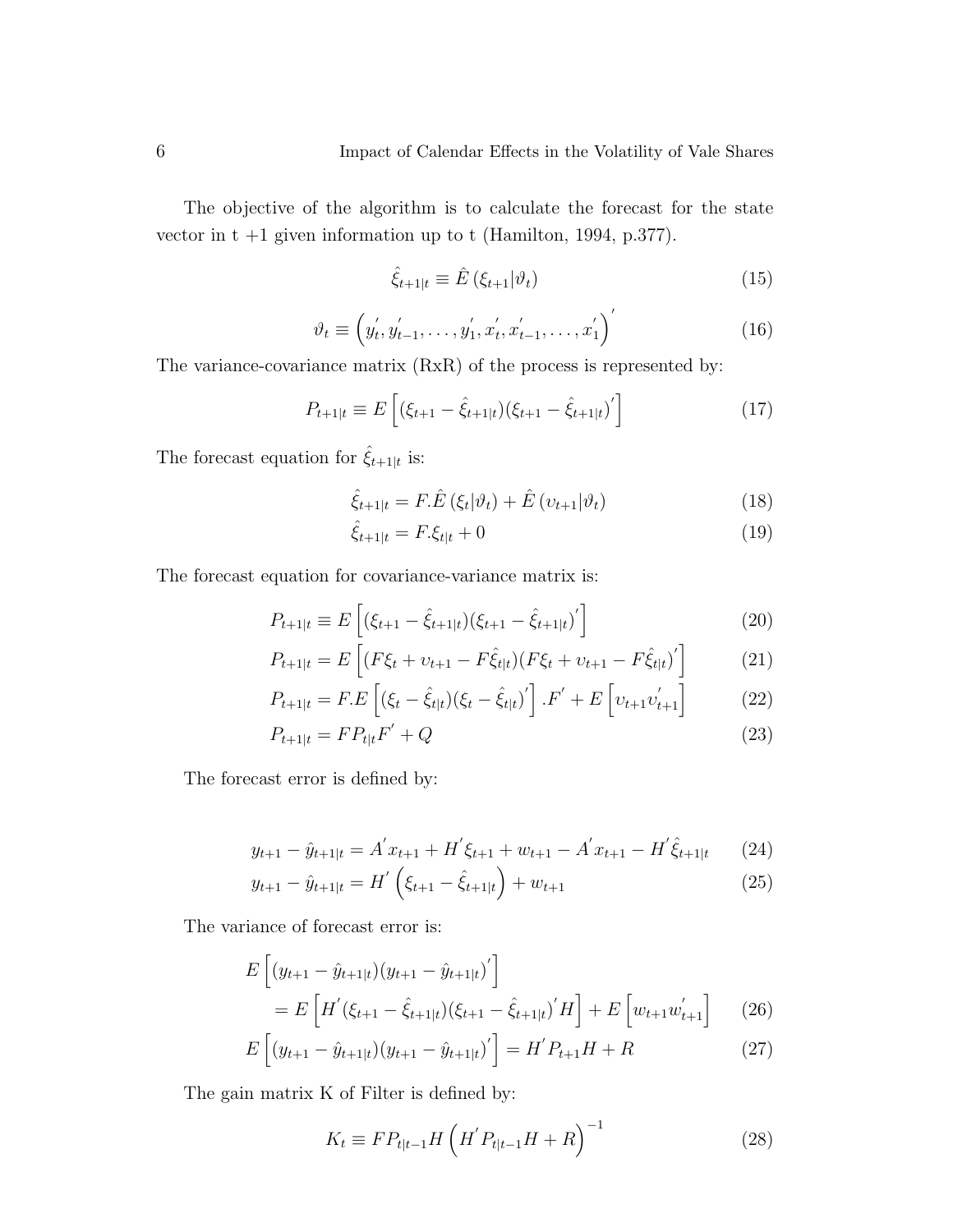Lucas L´ucio Godeiro 7

With this update equations are given by:

$$
\xi_{t+1} = \xi_{t+1|t} + F\left(\xi_t - \hat{\xi}_{t|t-1}\right) + K_t\left(y_t - A'x_t - H'\hat{\xi}_{t|t-1}\right) + \nu_{t+1} \tag{29}
$$

$$
P_{t+1} = \left(F - K_t H'\right) P_{t|t-1} \left(F' - HK'_t\right) + K_t R K'_t + Q \tag{30}
$$

The maximum likelihood estimators of the parameters can be obtained using the decomposition of the forecast error:

$$
\ell(\psi) = -\frac{NT}{2}ln(2\pi) - \frac{1}{2}\sum_{t=1}^{T}ln|(y_t - \hat{y}_{t|t-1})|
$$
\n(31)

$$
-\frac{1}{2}\sum_{t=1}^{T} \left\{ E[(y_t - \hat{y}_{t|t-1})(y_t - \hat{y}_{t|t-1})'] \right\}' \left[ (y_t - \hat{y}_{t|t-1})^{-1} \right] \left\{ E[(y_t - \hat{y}_{t|t-1})(y_t - \hat{y}_{t|t-1})'] \right\}
$$

### 3.2 Level Local Model

In this research, We will estimate a local level Model for squared return of assets. According to Harvey (1992) Model of Local Level is represented by the equation:

$$
y_t = \mu_t + \varepsilon_t \tag{32}
$$

$$
\mu_t = \mu_{t-1} + \eta_t \tag{33}
$$

The variables  $\varepsilon_t$  and  $\eta_t$  are white noise and uncorrelated with each other, and with variance  $\sigma_{\varepsilon}^2$  and  $\sigma_{\eta}^2$  respectively. Further according to the author above the reduced form for the ARIMA model is a  $(0,1,1)$ :

$$
\Delta y_t = (1 - \theta L) \xi_t \quad -1 \le \theta \le 0 \tag{34}
$$

$$
\theta = \left(\sqrt{q^2 + 4q} - 2 - q\right) \tag{35}
$$

$$
q = \frac{\sigma_n^2}{\sigma_\varepsilon^2} \tag{36}
$$

The model can be rewritten as follows:

$$
y_t = \frac{\eta}{\Delta} + \varepsilon_t \tag{37}
$$

$$
\hat{\varepsilon}_t = \frac{(1 - F)\,\sigma_\varepsilon^2}{1 + \theta F \sigma^2} \xi_t \tag{38}
$$

$$
\hat{\eta}_t = \frac{1}{1 - \theta F} \frac{\sigma_\eta^2}{\sigma^2} \xi_t \tag{39}
$$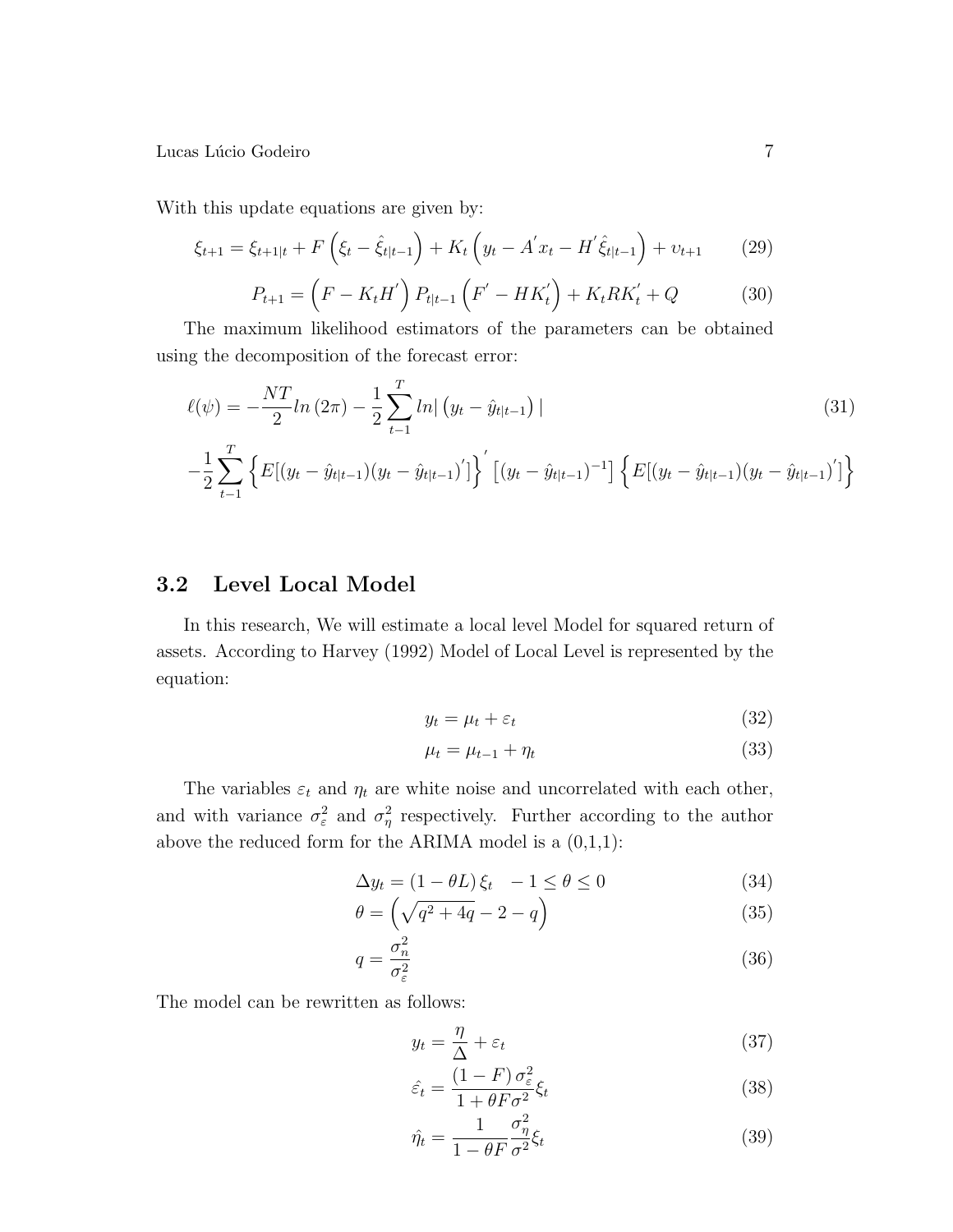Where  $F = L^{-1}$  and the estimators  $\varepsilon_t$  and  $\eta_t$  depend of future innovations and can be represented by an AR (1) and ARMA (1,1) respectively (Harvey, 1992, P.378).

$$
\hat{\eta_t} = \eta_{t-1} + q\varepsilon_t \quad 0 \le q \le \infty \tag{40}
$$

The Level Local Model is a structural model. Harvey (1989) defines a structural models as one that has a direct interpretation and the serie is decomposed in level, trend, seasonality, cycles and irregular components.

#### 3.3 Data

The variables used for the research are the ordinary and preferred shares of company Vale S. A.. The ordinary shares have the ticker on the BOVESPA (VALE3) and VALE5 is the ticker of preferred share. We obtained the closing prices of the assets for the period from January 2, 1995 and October 26, 2011.

From the prices were calculated from the compound return of shares VALE3 and VALE5 through the difference of the log and they were centralized on average. Then, from returns mean centering were calculated the logarithm of squared return. The squared return logarithm will be the variable modeled.

To capture the Calendar Effects, were constructed 5 binary variables that represent the days of the week. Through the significance of these proxies will be checked the influence of the weekday in the asset volatility.

## 4 Results

The Figure below show the prices and compound return of Vale shares:

A visual inspection of the graphs can identify periods of high volatility, such as the devaluation of the real in 1999 and the sub-prime crisis of 2008. It is noticed also that both actions reached their historic peak in 2008, just before the collapse of Lehman Brothers. In 2010 the Shares came close to achieving the same value of 2008, but the debt crisis in Europe sparked greater risk aversion in the markets and share prices fell again.

The next step was to obtain the log of square return centered on average. Need to center the return on average because there are days when the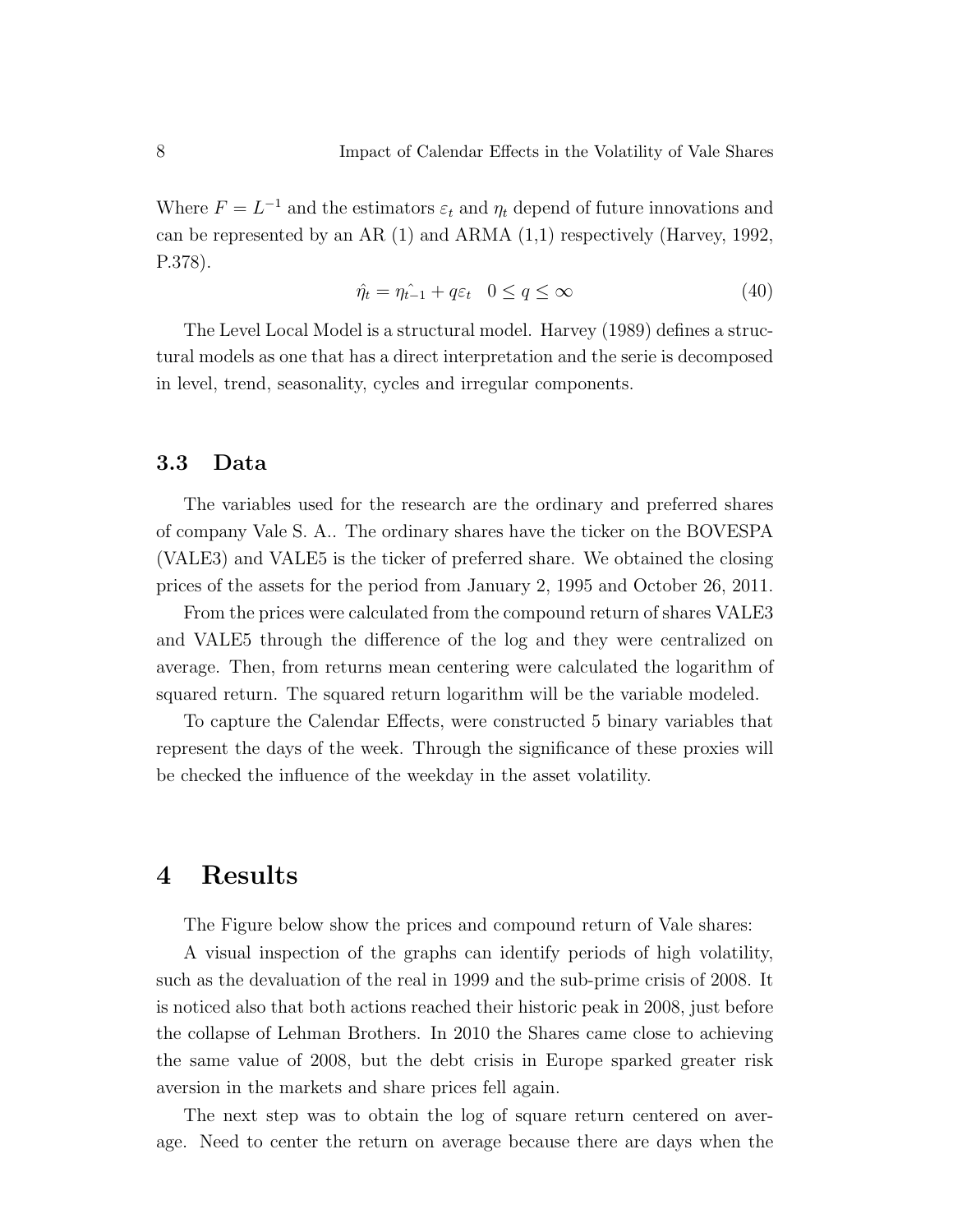

Figure 1: Prices and Compound Returns VALE3

compound return is equal to zero. The graphs of the transformed variables are:

We will estimate the parameters Stochastic Volatility Model using a Locallevel model with level of variance fixed, cycles following an autoregressive of order 1 and a irregular component.

It appears that Vale's preferred shares have a higher persistence in volatility, given that the coefficient of the autoregressive part of the model was slightly higher. With respect to variations in volatility influenced by calendar effects, it is observed that the ordinary shares are more influenced. Just Monday was not significant for the VALE3 Shares. In both assets researched there was a reduction in volatility on Friday. The preferred stocks of Vale suffer less influence from the days of the week, because only the Thursday and Friday were significant. The next stage of research will extract the conditional variance of assets surveyed. The conditional variance of assets is shown in the graphs below. The graph below represents the volatility with and without calendar effects:

One of the findings of the research, analyzing the graphs 6 and 7 is that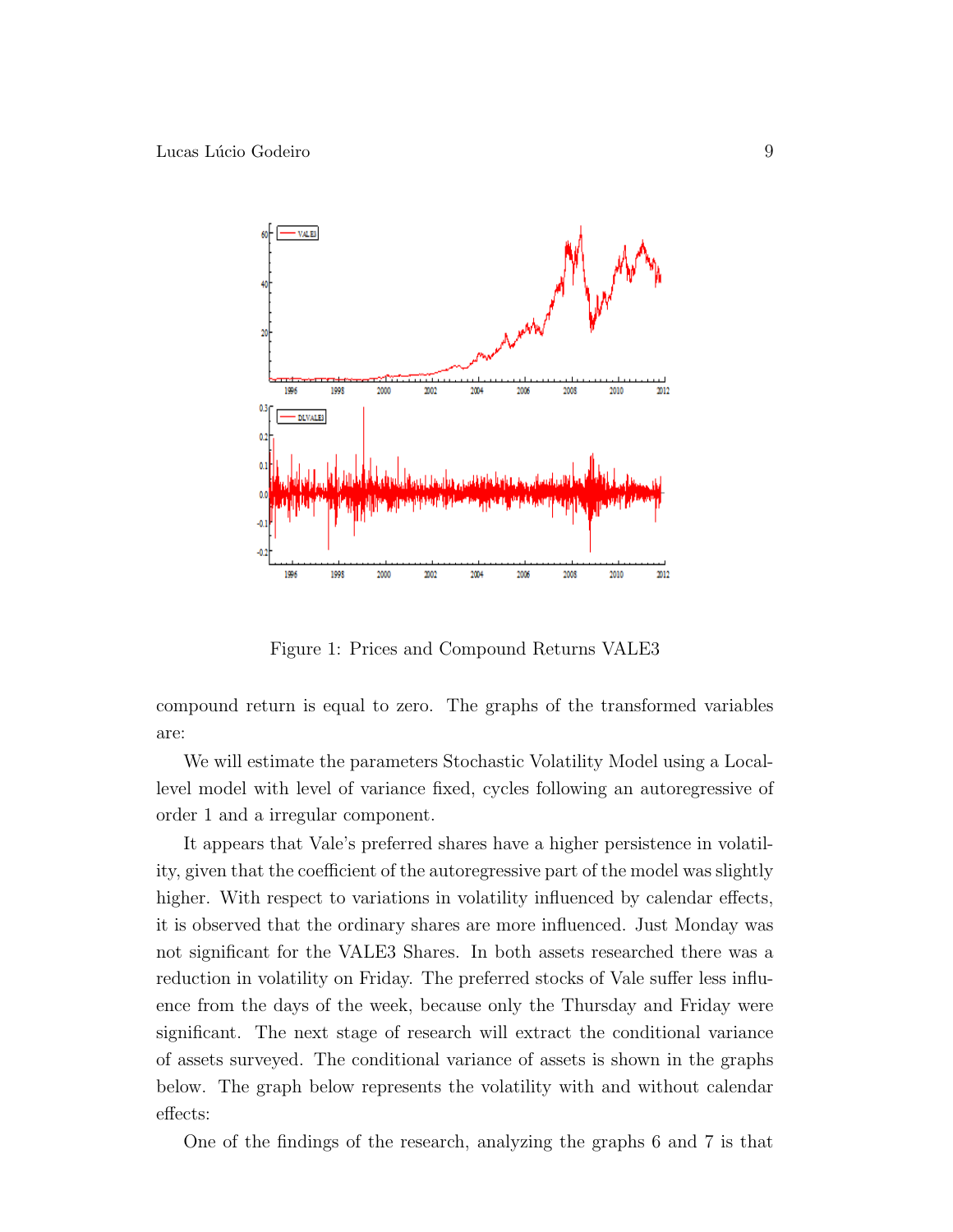

Figure 2: Prices and Compound Returns VALE5

|             | VALE3       | VALE3    | VALE <sub>5</sub> | VALE <sub>5</sub> |
|-------------|-------------|----------|-------------------|-------------------|
| Variables   | Parameter   | Variance | Parameter         | Variance          |
| AR(1)       | $0.9533*$   | 0.8707   | $0.9686*$         | 0.7614            |
| <b>DMON</b> | 0.1173      | 0.1204   | 0.0904            | 0.1073            |
| <b>DTUE</b> | $0.1978***$ | 0.1206   | 0.0681            | 0.1074            |
| <b>DWED</b> | $0.2142**$  | 0.1206   | 0.1685            | 0.1074            |
| <b>DTHU</b> | $0.2931**$  | 0.1204   | $0.1946***$       | 0.1073            |
| <b>DFRI</b> | $-0.2932**$ | 0.1188   | $-0.1946***$      | 0.1073            |

Table 1: Estimated Parameters

 $*,**$  and \*\*\* indicate significance at 1%, 5% and 10% respectively.

the preferred shares of ordinary stock had disparities between the years 1997 and 1998. One explanation may be the fact that Vale was privatized in this period, more precisely in May 1997. Privatization may have diminished the roles ordinary free float on the BOVESPA . The model identifies increases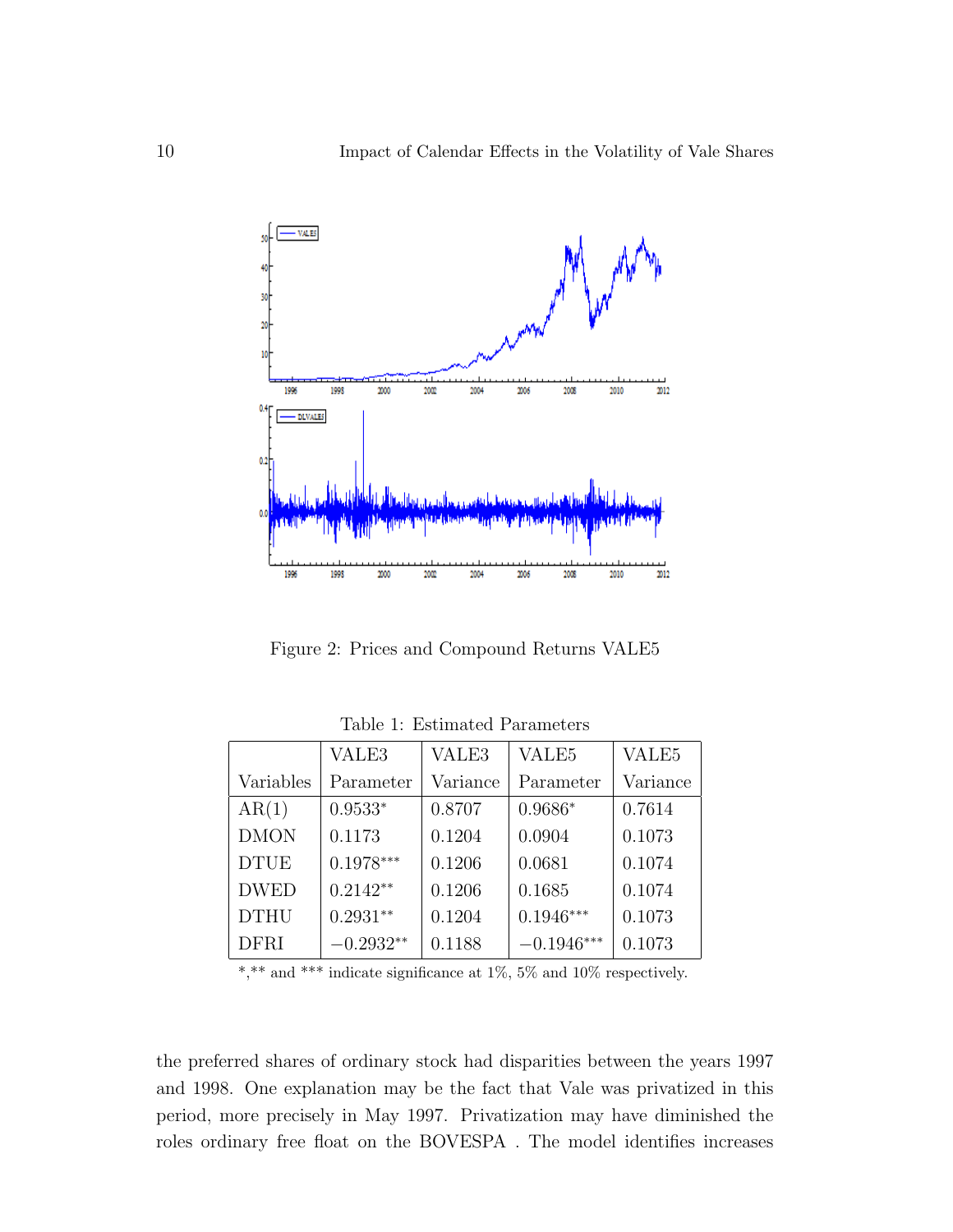

Figure 3: Logarithm of square return centered in the mean VALE3 and VALE5

volatility in the Asian crisis in 1995, the devaluation of the real in 1999 and real state crisis in 2008. Facts such as the crisis of the 2002 elections did not lead to large increase in volatility in shares of Vale. In the post 2008 crisis we can see a downward trend in volatility in 2009, the year of recovery BOVESPA, but by mid 2010 and the first half of 2011 the risk aversion dominates the market and volatility reverts to bullish .

Another spectrum of analysis of the research will be the time trajectory of the coefficients of the dummies that enter the model as explanatory variables. This analysis is important in order to observe in which period the weekdays influenced more or less the volatility of assets surveyed.

Note that the coefficients of the days Monday and Wednesday from VALE3 exhibit similar behavior. The same follow the behavior of a cycle, which could be described by a cosine function. The parameters of the Tuesday and Thursday were a small influence in volatility over time. The Friday of VALE3 performance was stable throughout time.

With respect to the coefficients of the Monday and Tuesday VALE5 are similar because they lessen its influence over time. They have a strong decay in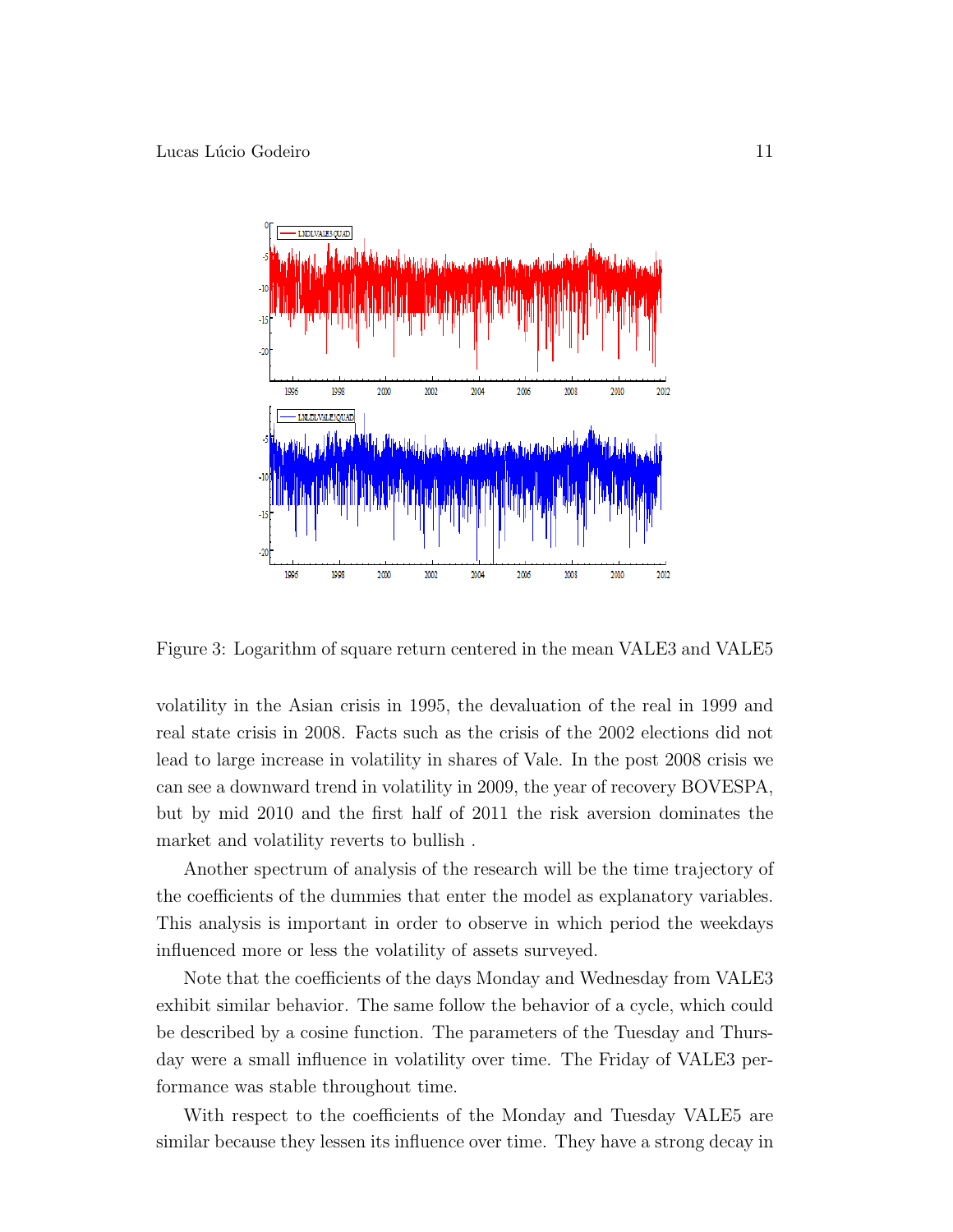

Figure 4: Estimated Model for VALE3

the beginning and then converged to stability. The parameters of Wednesday, Thursday and Friday are stable.

## 5 Conclusions

The research purposed to estimate the volatility of the shares of Vale since 1995. One important aspect to highlight is that the model was able to predict times of economic crisis, pointing to the increased volatility in these periods. Regarding the effects calendars they had a slightly larger influence on the Ordinary Shares of Vale.

The model captured a significant difference in volatility between the two actions for the period of privatization of Vale. At that time, between the years 1997 and 1998 the preferred share had an increase in volatility. In the crisis of 2008 notes a higher volatility of the ordinary shares of VALE, that fact can be explained because the company sold a greater number of shares in the public offering in July 2008.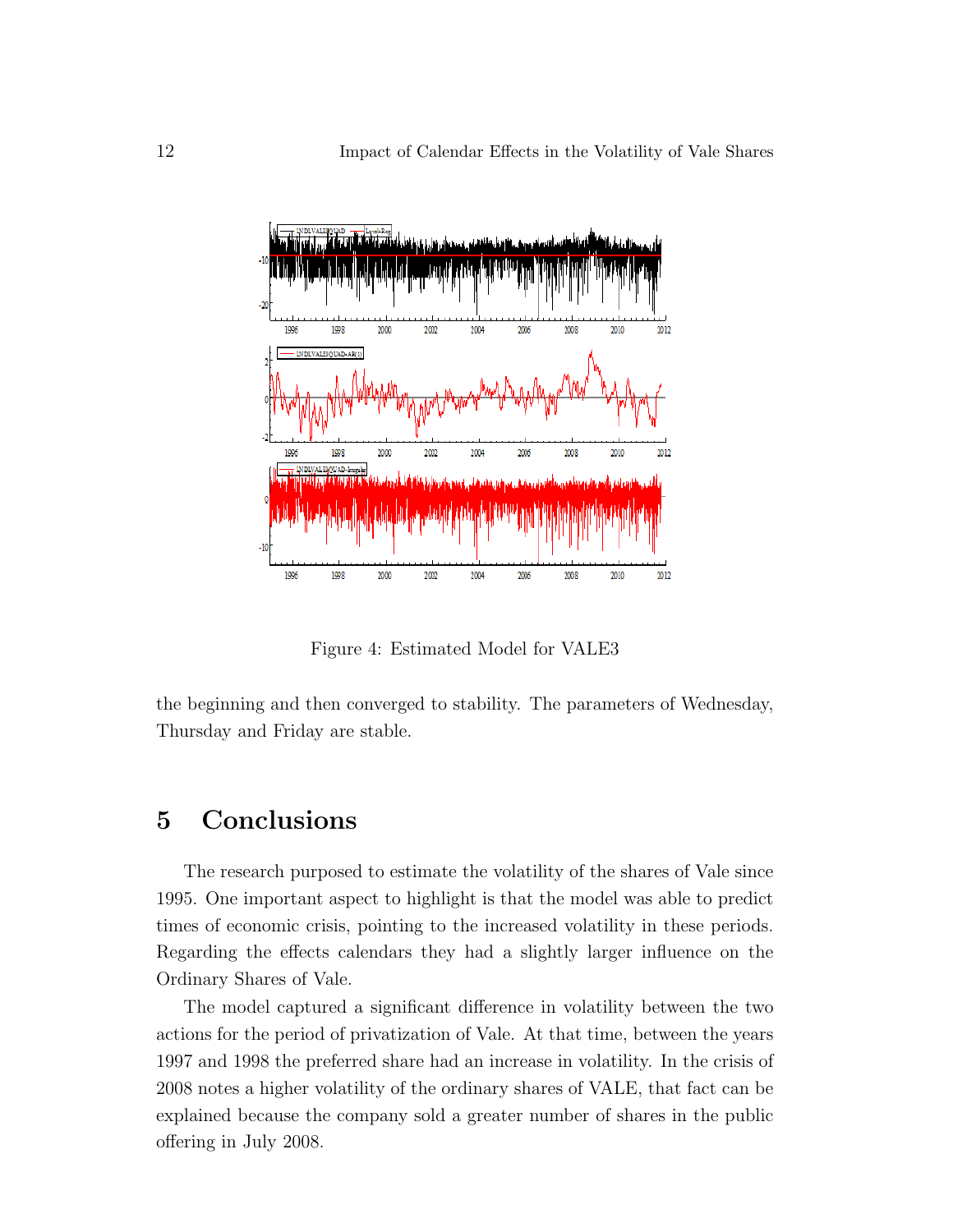

Figure 5: Estimated Model for VALE5



Figure 6: Volatility of VALE3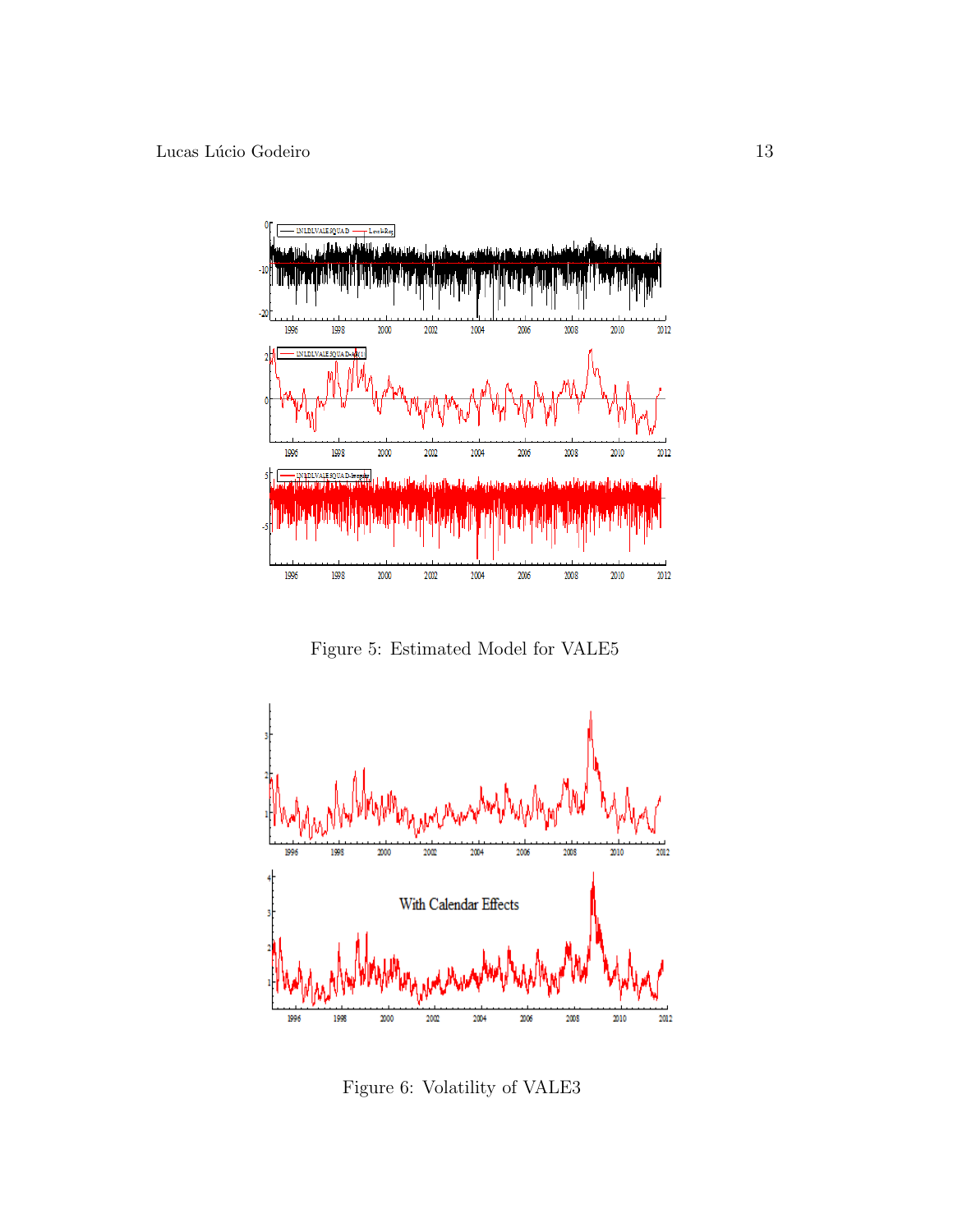

Figure 7: Volatility of VALE5



Figure 8: Volatility of VALE3 and VALE5 with Calendar Effects

The estimation of the volatility of an asset and not the index is important because one of the ways to beat the market is choosing an asset that obtains a better performance than the marke. This is the case of shares of VALE, that for the period covered performed better than the main stock market index in Brazil. Therefore it is suggested that future research work not only with the Ibovespa, but also assets that were best and worst returns the same to thereby make a comparative analysis between the estimated volatilities.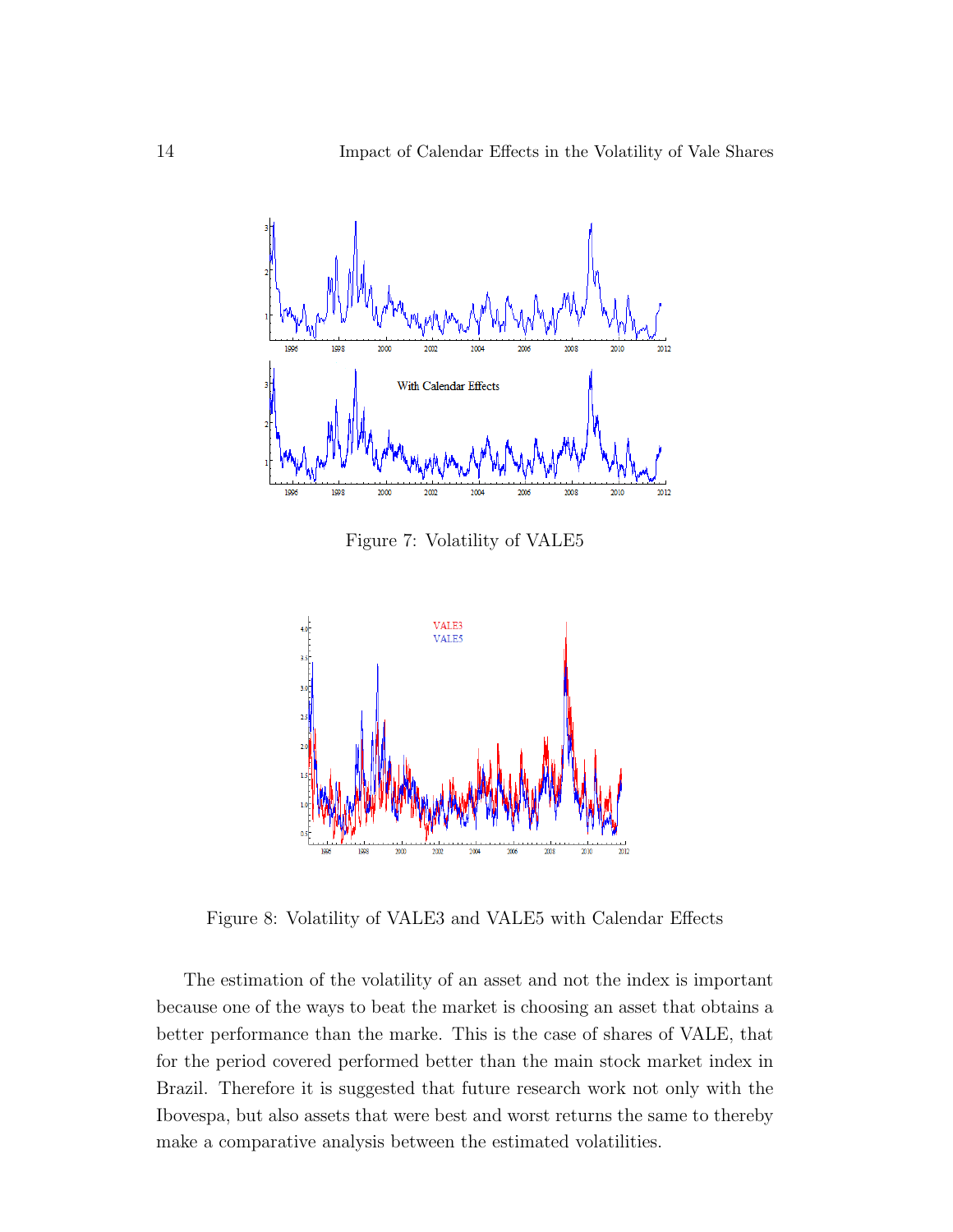

Figure 9: Time-Varying coefficients of VALE3 Dummies



Figure 10: Time-Varying coefficients of VALE5 Dummies